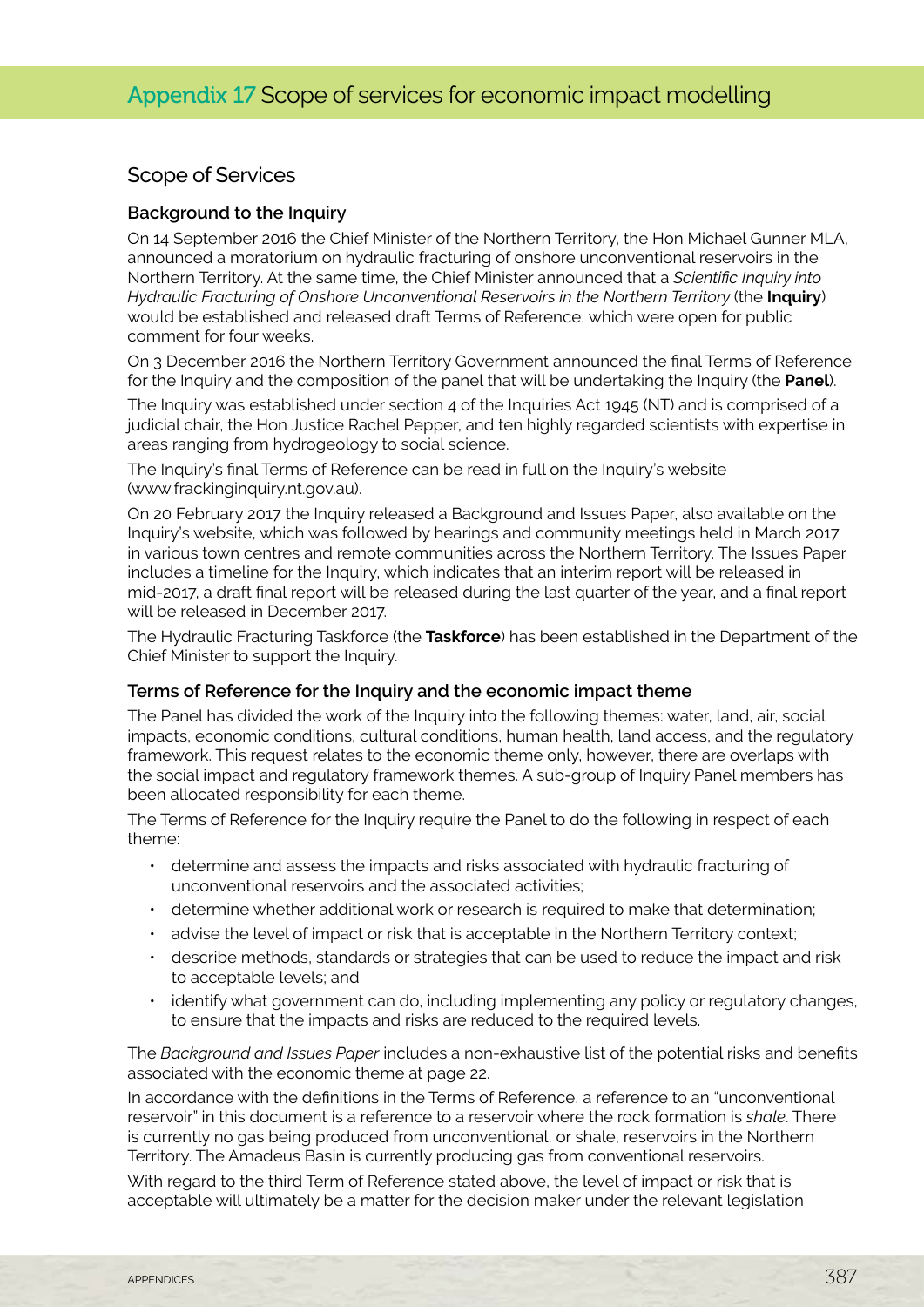(typically the Minister), however, at this stage the meaning of acceptability or acceptable levels of risk is a matter for the Panel, taking into account principles of ecological sustainable development, including the precautionary principle and intergenerational equity.

The Terms of Reference make it clear that the Panel must not only look at the impacts of hydraulic fracturing and the associated activities on economic conditions in the Northern Territory – the Panel must also consider the economic impacts of the onshore unconventional gas industry as a whole on the Northern Territory. This is made clear in the following extract from the Terms of Reference, which has been amended to include the relevant language only:

*"When the inquiry makes a determination… about whether or not there has been an impact or risk on … economic conditions, the inquiry will … consider the impacts and risks of the development of the onshore unconventional gas industry, including exploration activities such as seismic surveys and aerial surveys, land access and costs and benefits of the industry."*

### **Steering Committee**

A Steering Committee has been established to oversee the work. The Steering Committee is comprised of the Hon Justice Rachel Pepper, Dr Vaughan Beck and the Executive Director of the Hydraulic Fracturing Taskforce. The point of contact for all matters will be the Executive Director of the Hydraulic Fracturing Taskforce.

## **Probity Advisor**

The Territory has appointed a Probity Advisor to oversee the Territory's processes in relation to the stages of this process. The Probity Advisor's role is to ensure that fairness and impartiality are observed throughout, and that the evaluation criteria stated in any related documentation are consistently applied to all submissions.

## **Scope of Work**

The supplier must consider the following scenarios:

- **Scenario 1** or the baseline scenario, where the moratorium on hydraulic fracturing of unconventional shale gas reservoirs remains in place;
- **Scenario 2**, which involves the development of the onshore unconventional shale gas industry in the Northern Territory; and
- **Scenario 3,** which involves the development of unconventional shale gas reservoirs in the Beetaloo sub-basin only.

### **Benefits**

The supplier must describe, in both quantitative and qualitative terms, the actual and potential direct and indirect economic benefits associated with each of Scenarios 1, 2 and 3 on the Northern Territory economy under the current regulatory regime.<sup>1</sup>

The supplier must describe, in quantitative and qualitative terms, the actual and potential direct and indirect economic benefits associated with Scenario 2 on the national economy under current regulatory, fiscal and economic settings.

For each of Scenarios 1, 2 and 3 the supplier must estimate the following:

- Gross State Product (**GSP**);
- State Final Demand (**SFD**);
- employment;
- business investment and output;
- CPI;
- population;
- wages; and
- the quantum of royalties that might be received by the Northern Territory Government under the *Petroleum Act 1984* (NT) (to avoid doubt this will include any royalties received in connection with both unconventional and conventional reservoirs).

<sup>1</sup> Indirect benefits might include the opening up of supply chains for local businesses, innovation spin offs, opportunities to develop or support supply and maintenance industries and any other flow-on opportunities the supplier identifies.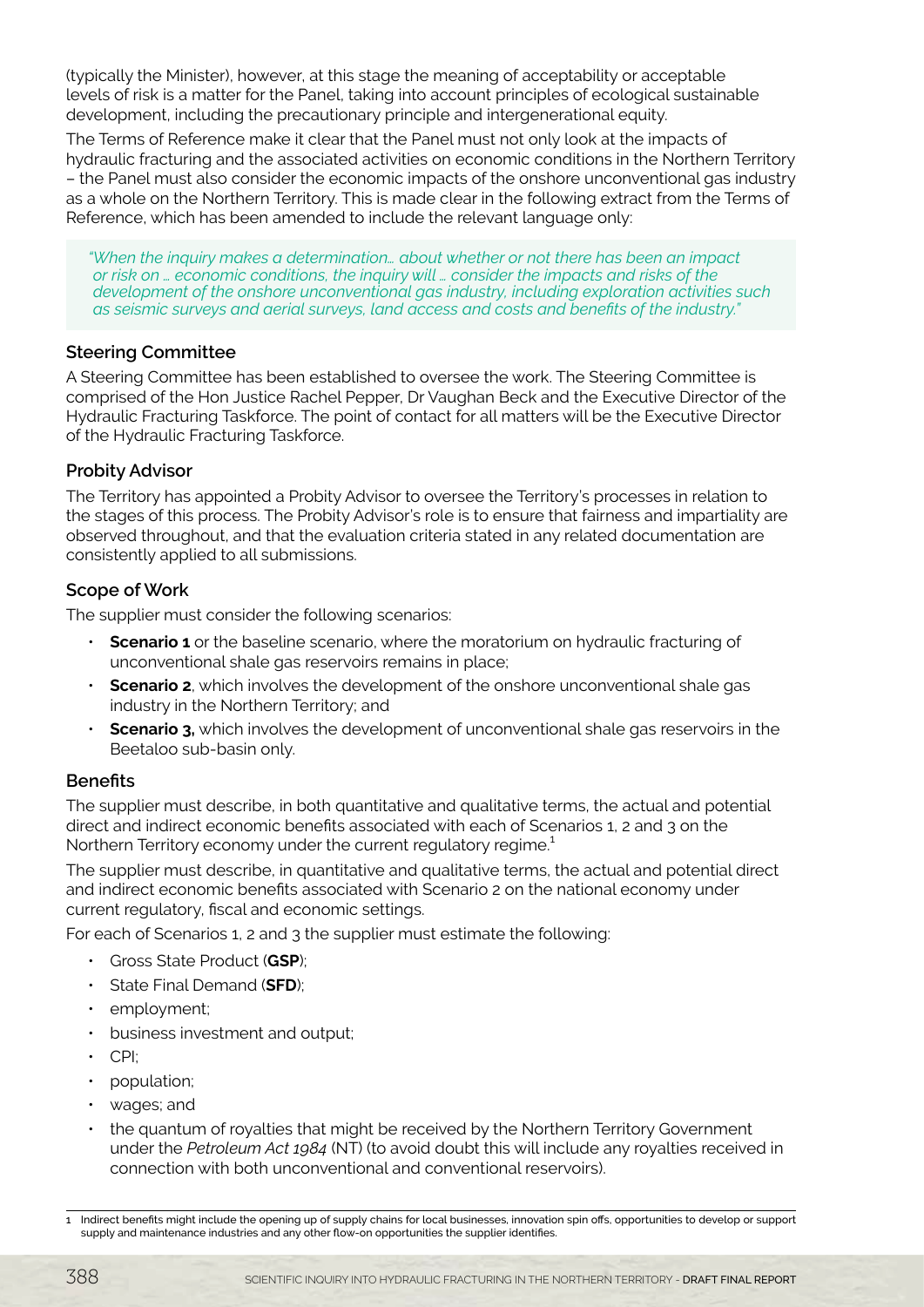The supplier must provide the Steering Committee with:

- in accordance with Part C, any assumptions made and an explanation of the methodology used to develop such assumptions, both of which must be approved by the Steering Committee prior to undertaking any economic modelling. The supplier must explain how reasonable and reliable the assumptions are, as well as how any potential bias has been managed, and
- a description of the similarities or differences between the assumptions made under item 7(a) above and the assumptions made in the report entitled Economic Impact of Shale and Tight Gas Development in the Northern Territory dated 14 July 2017 by Deloitte Access Economics.

The supplier must describe the options available to the Northern Territory Government, whether through policy or regulatory reforms or otherwise, to maximise and sustain the benefits captured by Territorians and others.<sup>2</sup> In this regard the supplier must:

- conduct a literature review to advise on leading practice methods for the sustainable development of onshore unconventional shale gas projects from an economic perspective, and
- provide case studies and examples from comparable jurisdictions, including domestic and overseas jurisdictions, where such options have been successful and unsuccessful and what lessons can be learned from these experiences in the Northern Territory context.

The supplier must describe the options available to the Northern Territory Government, including regulatory or policy reforms, for how revenue from the development of onshore unconventional shale industry can be retained both jointly and separately in the regions affected by the development and the Northern Territory, in each case, without impeding investment. Consideration must be given to:

- local procurement requirements, local training programs and other mechanisms to improve local capacity as well as any 'Royalty for Regions' or similar type programs, and
- case studies and examples from comparable jurisdictions, including domestic and overseas jurisdictions, where such options have been successful and unsuccessful and the lessons that can be learned for the Northern Territory context.

#### **Risks**

The supplier must describe, in qualitative terms, any actual and potential adverse impacts and risks associated with Scenario 1, Scenario 2, and Scenario 3 on the Northern Territory economy under the current regulatory regime.

The supplier must consider the impacts of development on other industries in the Northern Territory, including, but without limitation, the tourism, agricultural, horticultural and pastoral, industries.

The supplier must describe the options available to the Northern Territory Government, including policy or regulatory reforms, to mitigate and manage any actual and potential impacts and risks identified above. For example, the supplier must advise what the Northern Territory Government can do to mitigate any "boom and bust" economic cycle associated with the development of any unconventional shale gas industry.

The supplier must:

- conduct a literature review to advise on leading practice methods that could be used to manage and mitigate any risks identified, and
- provide case studies and examples from comparable jurisdictions, including domestic and overseas jurisdictions, where such options have been successful and unsuccessful, and what lessons can be learned from these experiences in the Northern Territory context.

<sup>2</sup> It is noted that onshore unconventional gas industry, local communities, local governments, Aboriginal stakeholders (including Aboriginal land councils and prescribed bodies corporate under the *Native Title Act 1993* (Cth)) have a significant role to play in the maximisation of economic benefits, however, the scope of the work is limited to actions that government can take.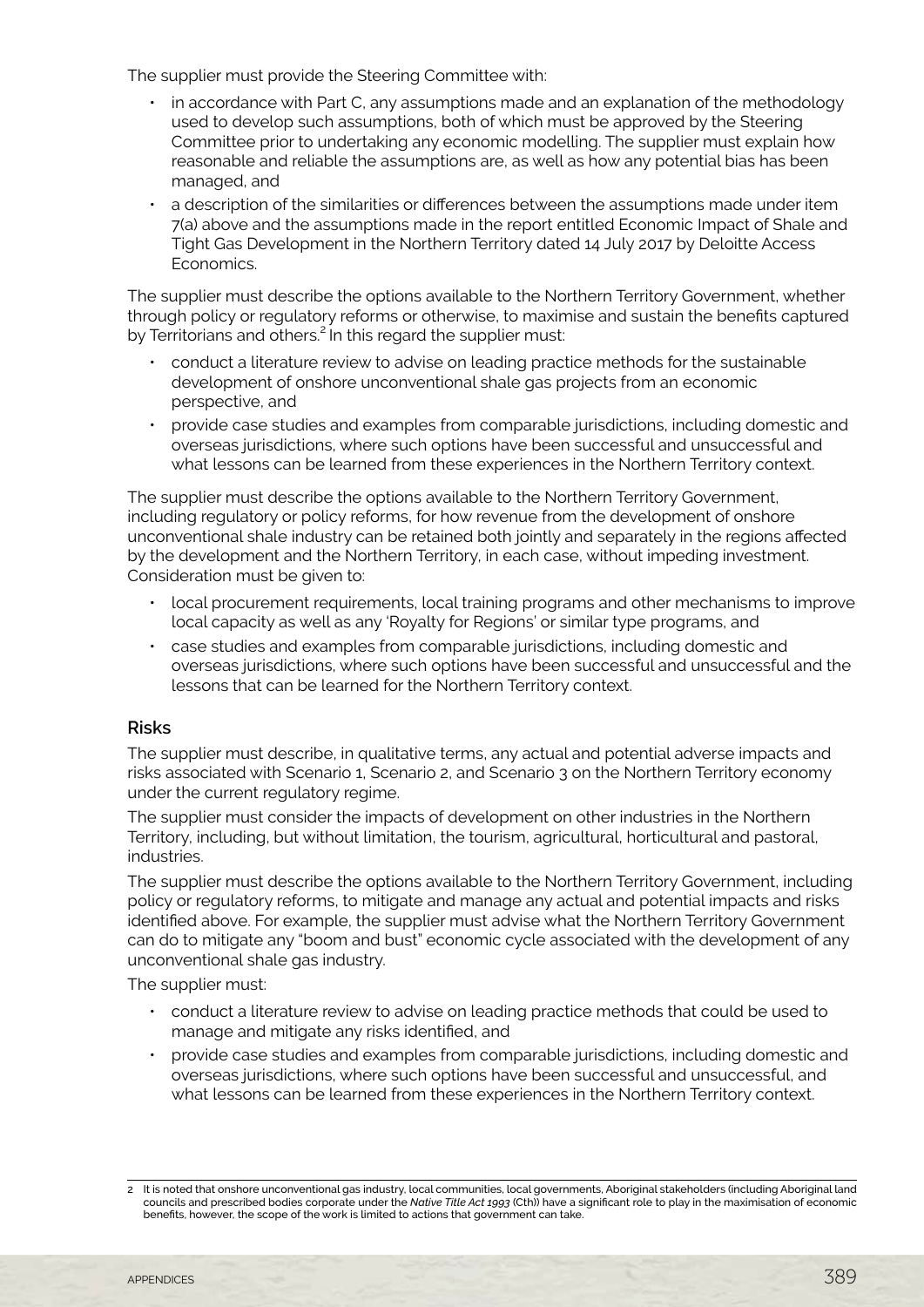# **Assumptions**

No production licences have been granted under the Petroleum Act for the purpose of producing unconventional shale gas in the Northern Territory. Further exploration work, including the drilling of appraisal wells, is required to fully understand the scope of the Northern Territory's shale gas reservoirs and whether or not they are commercially recoverable.

The most prospective area for shale gas development, should the moratorium be lifted by the Government, is the Beetaloo sub-basin (see Attachment A). Origin Energy announced a significant discovery of unconventional shale gas in the Beetaloo sub-basin in February 2017, which significantly increased prior estimates of the resource.

In developing any assumptions required to undertake Part A and B, the supplier must consult with relevant stakeholders, including, but without limitation, the Departments of Treasury and Finance; Primary Industry and Resources; Trade, Business and Innovation; Chief Minister; Northern Territory Farmers; the Northern Territory Cattlemen's Association; petroleum operators and titleholders in the Beetaloo sub-basin, Aboriginal Land Councils, and the Australian Petroleum Production and Exploration Association.

The supplier must notify the Steering Committee prior to any consultation and members of the Steering Committee may attend the consultation.

## **Timelines and Reporting**

The work must be in the form of a written report. The report must be written in plain English. All technical terms (including economic metrics such as Gross State Product, State Final Demand, and employment multipliers) must be explained.

At the end of each calendar month following the award of the tender the supplier must provide the Steering Committee with a written progress report and a verbal presentation within five working days of receipt of the report.

The supplier must provide the Steering Committee with a draft final report and a verbal presentation to the Steering Committee on or prior to 18 August 2017.

A final report must be provided to the Steering Committee by 1 September 2017 and the supplier must present the final report to the Panel on a date to be determined.

The Inquiry will publish the final report on the Inquiry's website on a date to be determined.

The supplier must keep all correspondence, reports and presentations to the Steering Committee confidential, except that the supplier may make the final report publicly available after it has been published on the Inquiry's website.